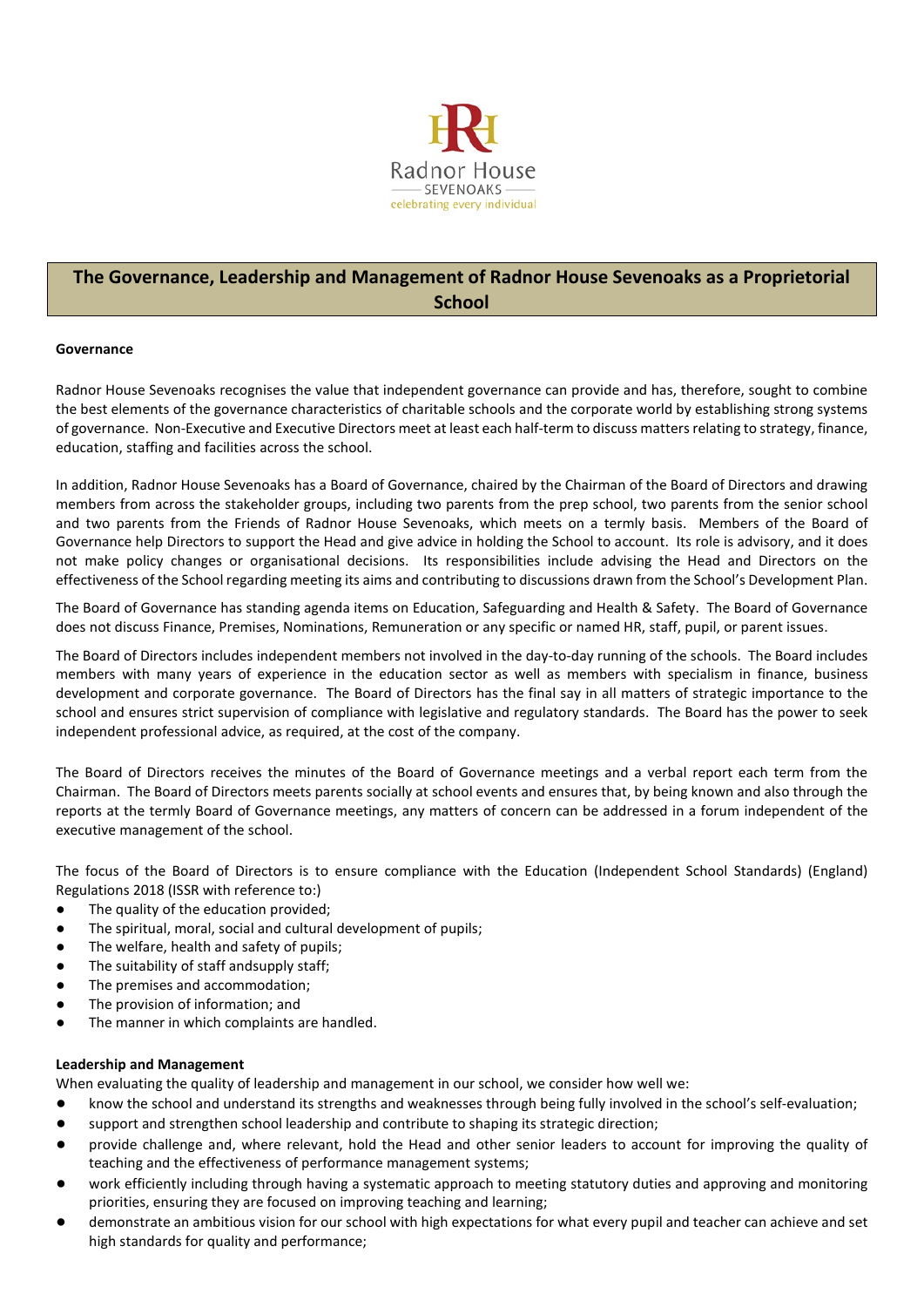- improve teaching and learning through rigorous performance management and professional development;
- provide the ethos and conditions for all pupils to achieve their full potential, learn and make progress;
- evaluate our school's strengths and weaknesses and use the findings to generate improvements;
- improve our school's capacity for sustaining improvement by developing high quality teaching, leadership capacity and high professional standards among all our staff;
- engage with parents and carers, and placing authorities, where relevant, in supporting pupils' achievement, behaviour and personal development and their spiritual, moral, social and cultural development;
- ensure that all the required policies, routines and procedures are in place and are implemented effectively so that the independent schools standards' are met, pupils are safe, parents and carers have the information they require and the school operates as an efficient and orderly community;
- focus on how effectively as leaders and managers at all levels we enable pupils to overcome specific barriers to learning and promote improvements for all pupils and groups of pupils in the context of our school. These include how relentlessly as leaders, managers, the governing body, pursue a vision for excellence, for example through:
	- **-** ensuring the rigorous implementation of well-focused improvement plans based on robust self-evaluation;
	- **-** consistently implementing our policies and procedures;
	- **-** monitoring and managing the extent to which staff, pupils, parents and carers and, where relevant, placing authorities, are engaged by and contribute to realising the vision and ambition of leaders, managers and governors;
	- **-** effectively monitoring and evaluating the quality of the curriculum and teaching, the performance of the school relative to other schools, and the satisfaction of pupils and their parents, carers and, where relevant, placing authorities;
- use effective strategies for improving teaching and care of pupils, including, where relevant, the teaching of reading and improving behaviour, for example through:
	- **-** using systematic, accurate and robust performance management including using appropriate procedures for tackling underperformance;
	- **-** monitoring the quality of teaching and learning, and acting on its findings;
	- **-** providing a coherent and effective programmes of training and professional development based on the identified needs of the pupils and staff – where relevant, this should especially consider newly qualified teachers and teachers at an early stage of their career; ensuring that all staff training required for continued registration as an independent school has been completed and is up to date;
	- **-** developing staff through dialogue, coaching, training, mentoring and support, and providing examples of best practice;
	- **-** effectively leading curriculum development;
- ensure that the curriculum is suitable for the needs, aptitudes and interests of the pupils, is well planned and delivered by staff with the appropriate knowledge and skills to do so, and promotes pupils' progress and personal development;
- display a demonstrable capacity to bring about further improvement as shown by a combination of:
	- **-** a track record of improving aspects of academic performance and/or maintaining high levels of academic performance;
	- **-** improvements in the quality of teaching over time or the maintenance of good or better teaching;
	- **-** robust self-evaluation which underpins actions and plans focused on the right areas to bring about improvement; noting that good intentions and an aspirational outlook, or a recent change of Head following a period of poor leadership, do not in themselves provide sufficient proof of the capacity to achieve improvement;
- use effective procedures for identifying and supporting disabled pupils, those with a special educational need and pupils with other significant disadvantages, so that they can maximise their potential and are enabled, wherever possible, to overcome their barriers to learning;
- use effective strategies and procedures for promoting pupils' spiritual, moral, social and cultural development, including providing appropriate guidance to help pupils prepare for life in modern democratic Britain and a global society;
- manage safeguarding arrangements to ensure that there is safe recruitment and all pupils are safe, including for example the effective identification of children in need or at risk of significant harm, for instance:
- maintain the single central register and appropriate arrangements for safeguarding and the safe recruitment of staff;
- maintain the rigour with which absences of staff and pupils are followed up;
- oversee how well safe-practices and a culture of safety are promoted through the curriculum;
- provide school premises and accommodation which meet the requirements of the Independent Schools Standards and relevant national minimum standards and ensuring that good use is made of them;
- promote the confidence and engagement of parents and carers, and where appropriate placing authorities, in their children's learning and the development of good behaviour, and providing them with the information about the school they require;
- work in partnership with other schools, external agencies and the community, including business, to improve the school, extend the curriculum and increase the range and quality of learning opportunities for pupils; and
- implement robust procedures for handling complaints.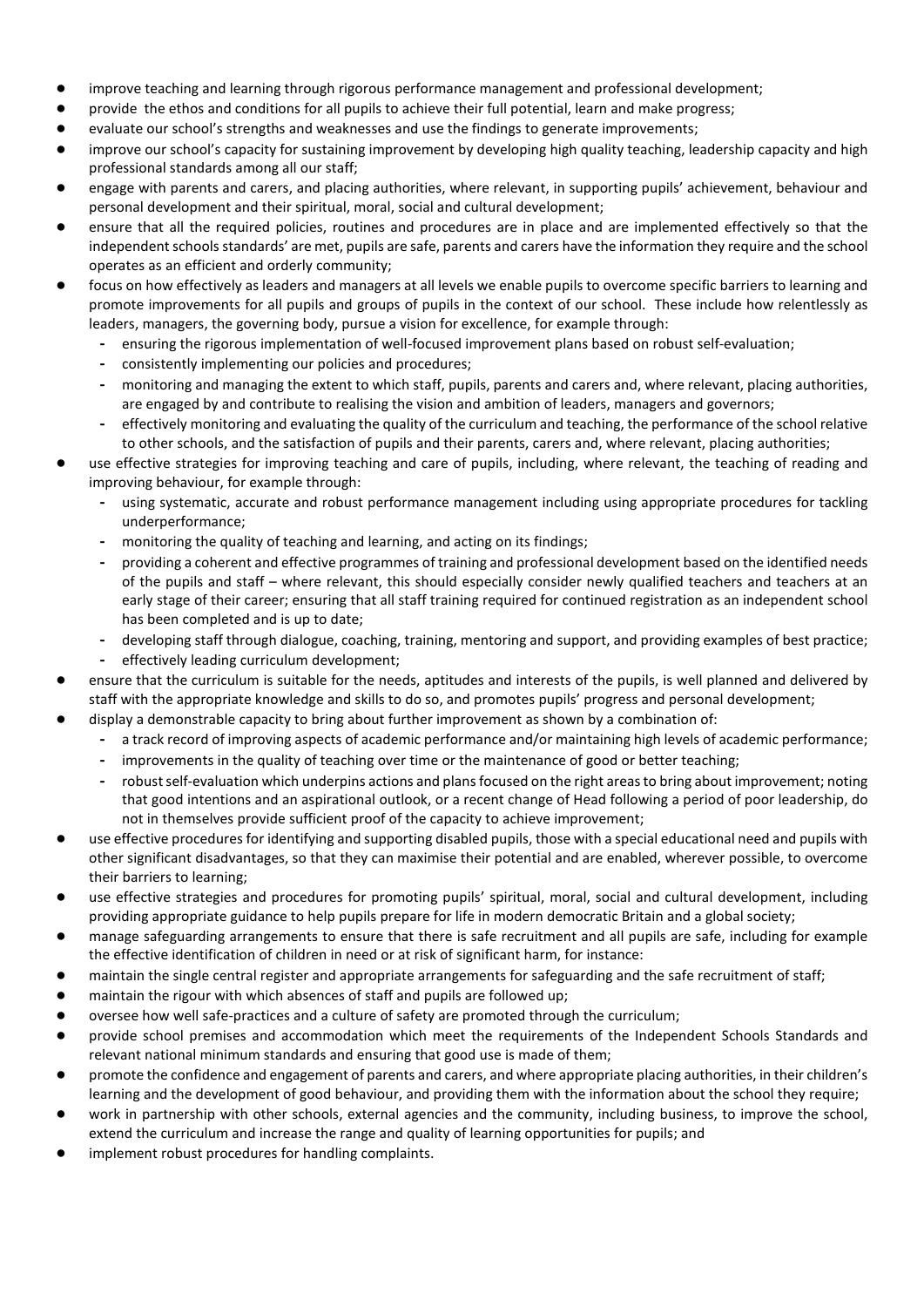### **The Board of Directors**

The Board of Directors has the authority and power to commit the Head to a particular line of action. The Board of Directors at Radnor House Sevenoaks is a decision making body as well as supporting the Head with best advice. Implicit in this is the Board of Directors' unreserved support for the educational aims, objectives and ethos of Radnor House Sevenoaks.

## **Composition of the Board of Directors**

- 1. The composition of a Board of Directors requires careful thought and planning. The Directors between them are able to speak with knowledge and experience on the whole range of matters that are likely to come before them. The Board carries out annual competency reviews to ensure that all relevant skills are represented or can be accessed as required.
- 2. Continuity is important, and Directors are normally expected to serve for at least five years. At the same time, the regular infusion of fresh blood is equally important and it is desirable to strike a balance in the range of Directors' experience.

### **Individual Directors**

- 3. The strength of the Board of Directors lies in the talents of its members and in their ability to work together as a team. Each member has an equal right to participate, and to make up his or her own mind about the issues presented. But once decisions are taken, individual members are bound by them.
- 4. Breaches of confidentiality, however inadvertent, can cause embarrassment or damage to the school. In general, the business, discussions and minutes of the Board of Directors' meetings should be viewed as confidential to the Board of Directors, including what is discussed before a recommendation is made. But, once taken, the decision may, at the discretion of the Board of Directors, be open, as may the agreed reasons for arriving at it. It is for the Board of Directors to determine how best to meet the openness requirement and for individual members to adhere to it.
- 5. Several Directors bring to the school not only their professional or technical expertise but also some experience of comparable roles.

## **The Chairman of the Board of Directors**

- 6. The Chairman of the Board of Directors is appointed by the Board. In addition to seeing that the business of the Board of Directors is conducted properly and the meetings are run efficiently, it is the Chairman's task to get all members to work together as a team.
- 7. The office requires that time be given to its discharge and, if special difficulties arise, a great deal of time. The Chairman makes it his or her business to be fully informed about the affairs of the school. His or her information should, so far as is possible, be at first hand and would normally come mainly from talks with the Head.

### **Meetings**

- 8. The Board of Directors at Radnor House Sevenoaks meets at least half-termly. Members of the Senior Leadership Team and Heads of Faculty are regularly invited to present to the Board on topics relevant to their responsibilities. This is followed by an interactive discussion between the Board and the staff member, challenging views and agreeing actions as required.
- 9. The agenda varies from meeting to meeting but retains standing items, including the Head's report, health and safety, child protection/safeguarding and finance report. The agenda balances educational and business items.

### **The Clerk to the Board ("Clerk")**

10. The Clerk organises the agendas for meetings of the Board of Directors, with the approval of the Chairman and the Head. The Clerk's duties include convening the meetings and seeing that the dates of subsequent meetings are agreed. Notes of the meeting are taken by the Clerk, who then drafts the minutes for approval by the Board of Directors, as appropriate. The Clerk then distributes them accordingly, and ensures that the authorised version is filed, along with reports presented at the meeting. The role of Clerk for each meeting is held by a member of the Board of Directors.

### **Directors and the Head**

- 11. The Board of Directors is concerned with aims, policies and plans. It supports the Head in formulating and implementing them. Acting within that framework, the Head and his/her team manage and administer the school with the support of the Board of Directors.
- 12. In supporting the Directors to deal with the exigencies of school life sensibly and consistently, the Head and the Board of Directors utilise policies. Some policies are required by law but, even when they are not, there is value in published policy statements that can be varied with changing circumstances: they reduce the risk or argument and people know where they